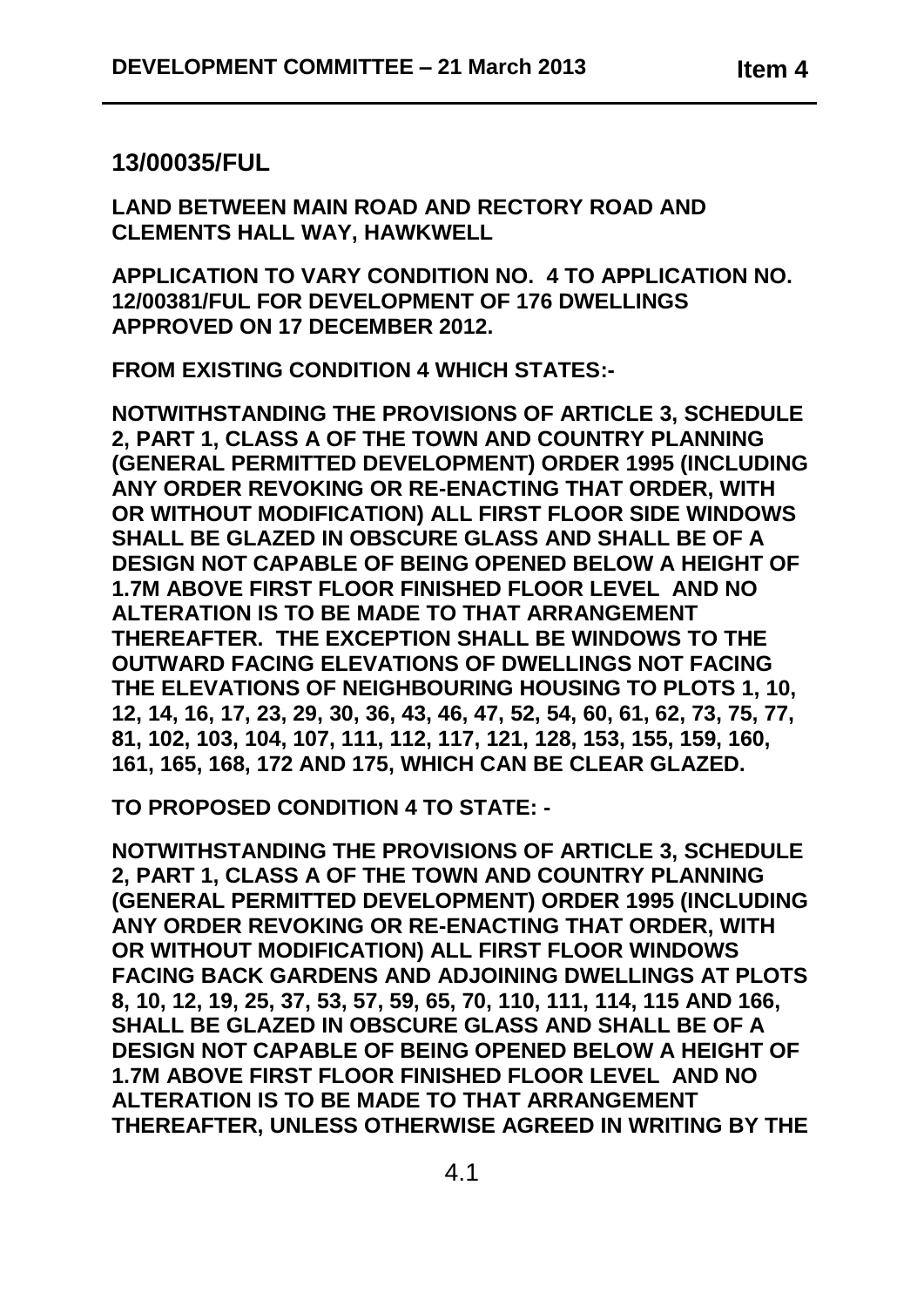**LOCAL PLANNING AUTHORITY. ON THE ATTACHED PLAN THESE ARE SHADED IN RED.**

**AND ADD FURTHER CONDITION 4A TO STATE:-**

**NOTWITHSTANDING THE PROVISIONS OF ARTICLE 3, SCHEDULE 2, PART 1, CLASS A OF THE TOWN AND COUNTRY PLANNING (GENERAL PERMITTED DEVELOPMENT) ORDER 1995 (INCLUDING ANY ORDER REVOKING OR RE-ENACTING THAT ORDER, WITH OR WITHOUT MODIFICATION) ALL FIRST FLOOR SIDE WINDOWS TO PLOTS 25, 66, 67, 68, 69, 75, 89, 90, 100, 105 AND 174 SHALL BE GLAZED IN OBSCURE GLASS AND SHALL BE OF A DESIGN NOT CAPABLE OF BEING OPENED BELOW A HEIGHT OF 1.7M ABOVE FIRST FLOOR FINISHED FLOOR LEVEL AND NO ALTERATION IS TO BE MADE TO THAT ARRANGEMENT THEREAFTER, UNLESS OTHERWISE AGREED IN WRITING BY THE LOCAL PLANNING AUTHORITY - ON THE ATTACHED PLAN THESE ARE SHADED IN BLUE.**

| APPLICANT: | <b>DAVID WILSON HOMES</b>      |
|------------|--------------------------------|
| ZONING:    | <b>METROPOLITAN GREEN BELT</b> |
| PARISH:    | <b>HAWKWELL</b>                |
| WARD:      | <b>HAWKWELL WEST</b>           |

# **1 PLANNING APPLICATION DETAILS**

- 1.1 This application is to a site of some 11.6ha in area generally to the north of Rectory Road, west of Clements Hall Way over part of the unmade section of Thorpe Road, which is included within the site and continuing towards the rear of frontage development to Main Road and behind the made-up section of Thorpe Road. The site is irregular in shape and divided into various parcels of land, formerly in use for horticultural nurseries, commercial uses and grazing.
- 1.2 To the larger eastern part of the site exists a tree nursery and open land in use for grazing. The central part of the site is the subject of a woodland Tree Preservation Order TPO/00021/07 containing hawthorn, field maple, ash and oak.
- 1.3 To the Rectory Road frontage seven individual trees and one group of trees comprising oak, field maple and sycamore situated in the hedgerow to the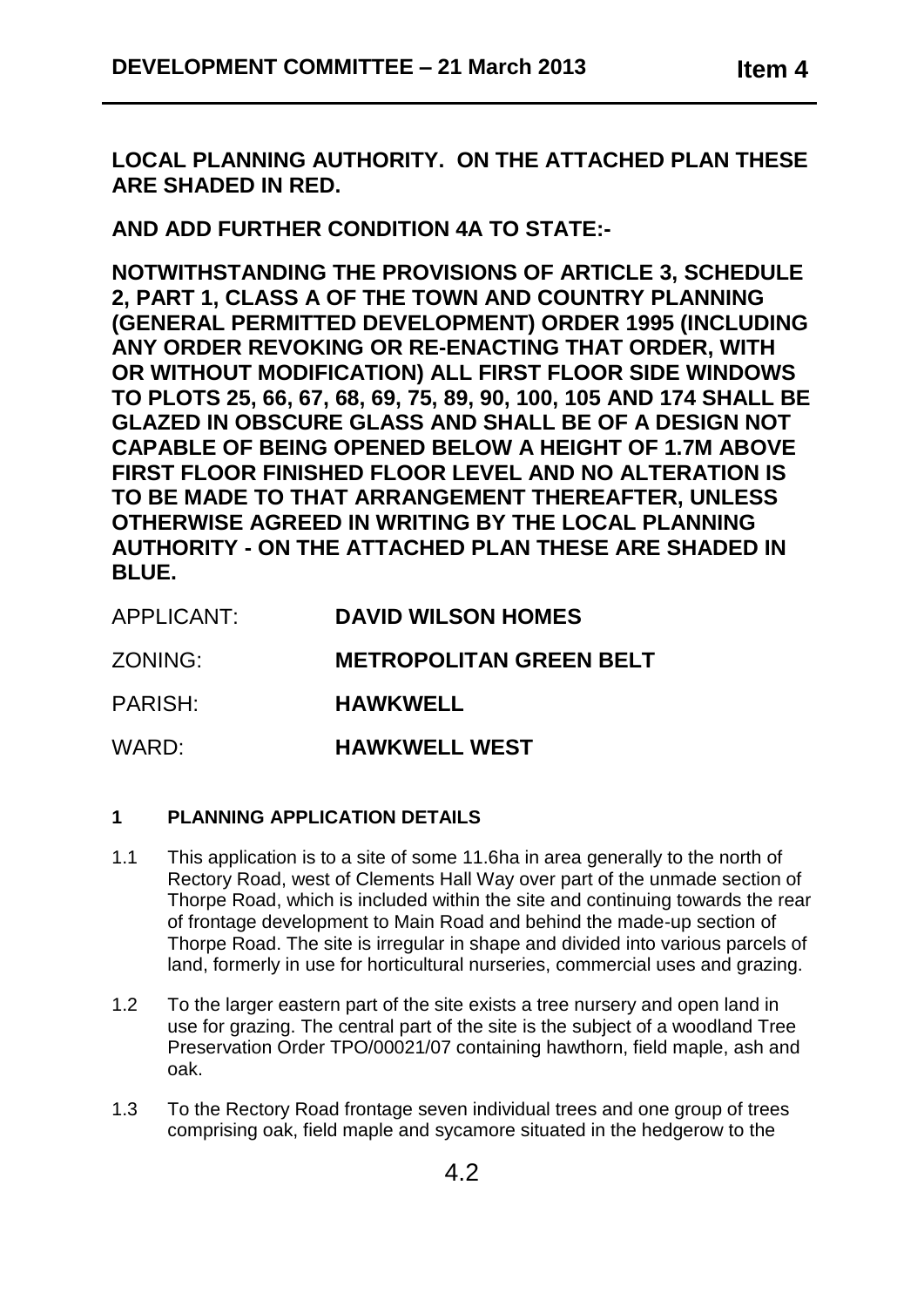existing paddocks and front garden area west of No. 352 Rectory Road are the subject of TPO/24/85. This part of the site also includes a detached dwelling, No. 352 Rectory Road set in large grounds extending the depth of the site.

1.4 Planning permission has been granted on 17 December 2012 under application reference 12/00381/FUL for a development of 176 dwellings (175 dwellings net) over the site, including the retention of areas for grazing and the provision of open space between. The site is currently being cleared and prepared for the implementation of the development approved.

#### **The Proposal**

- 1.5 The proposal is to replace condition 4 to the permission by two alternative conditions 4 and 4A, as set out in the application description above. The Council can choose to approve or refuse this application or vary the existing condition by a further revised wording or improvement to the condition at issue.
- 1.6 The existing condition 4 to the consent currently requires all first floor side windows to be glazed in obscure glass and fixed shut below 1.7m from first floor finished floor level throughout the site. There are, however, 40 plot exceptions listed by plot number within the condition to which that requirement does not apply and which relate to the outward facing side elevations of those dwellings overlooking public streets and open spaces. This approach reflected concerns raised by the County Council's urban design specialist to allow for natural surveillance of the public realm and in response to the same reservations raised by the applicant prior to final drafting of the decision notice.
- 1.7 The condition is required for the following reason.

REASON: To enable The Local Planning Authority to retain adequate control over such details, in the interests of privacy between adjoining occupiers.

- 1.8 The applicant is now proposing to replace condition 4 with a new condition 4 and to add an additional condition 4A.
- 1.9 Proposed condition 4 would require for 16 specified plots that windows facing back gardens be obscure glazed and fixed shut below 1.7m in height from the first floor finished floor level. This alternative condition 4 would only relate to plots 10, 12 and 111 of the exceptions identified in the existing condition.
- 1.10 Proposed condition 4A would require first floor side windows to be obscure glazed and for those same windows to be fixed shut below 1.7m in height from the first floor finished floor level. This alternative condition would only relate to plot 75 of the exceptions identified in the existing condition.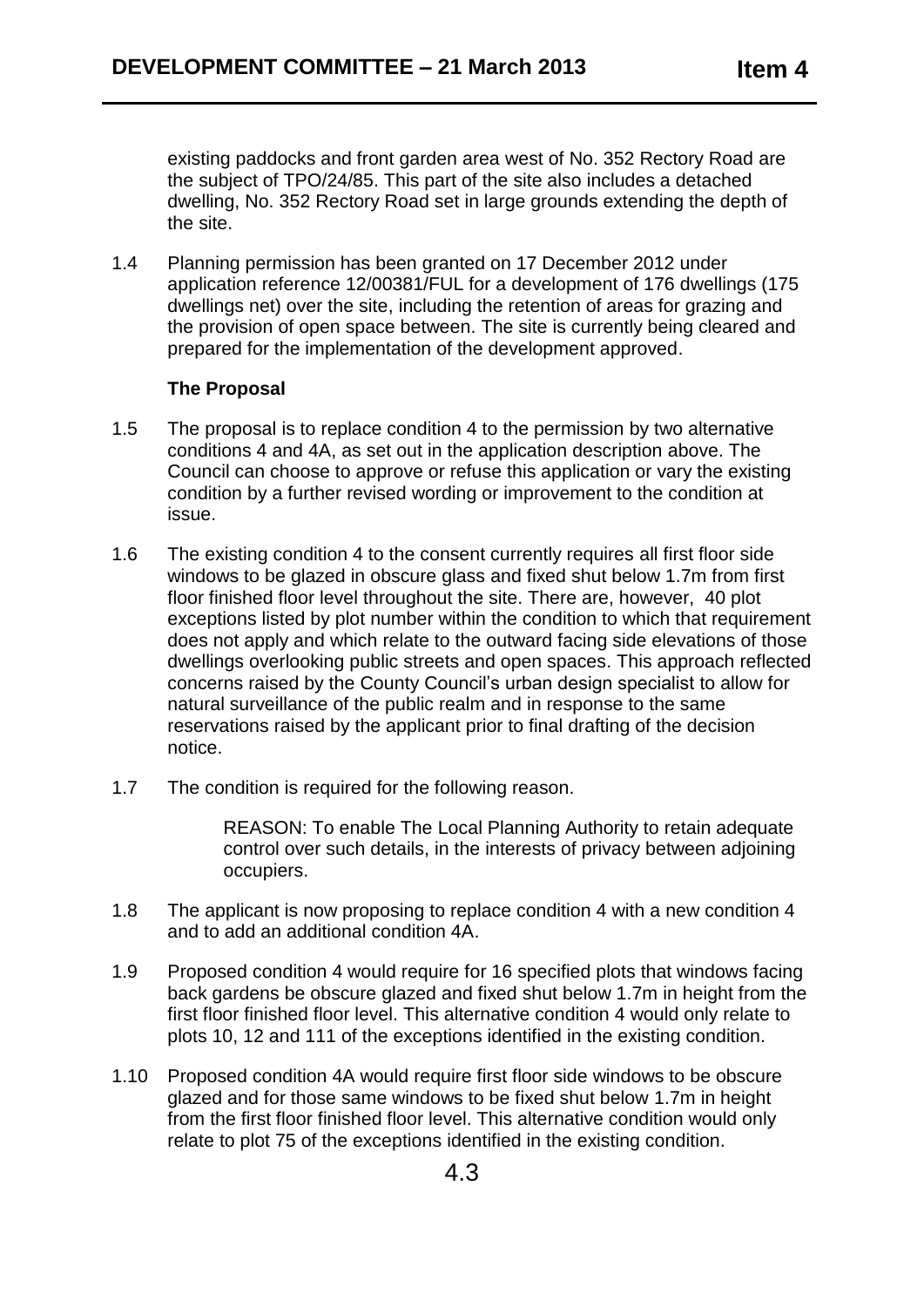- 1.11 In the application as currently approved, all first floor side windows must be obscure glazed and fixed shut below 1.7m from first floor finished floor level. The existing condition makes 40 exceptions for plots with outward facing side elevations.
- 1.12 It is worth noting also that condition 5 of the permission does not allow for any enlargement of existing windows to the side or rear elevations or the provision of additional windows, doors or openings to those same elevations.
- 1.13 Proposed condition 4A would only require protection for 16 plots and condition 4A a further 11 plots. Because both proposed alternative conditions relate to plot 25, the proposed conditions reduce the number of plots affected to 26. This reduced number does not either relate to all of the same plots currently identified.
- 1.14 The applicant has put forward in their submissions that the existing condition is very broad and general and covering many properties, which in their view do not necessarily need to be included. In the applicant's view the condition should not apply to those plots currently specified.
- 1.15 The submitted plan refers to house type designs by names whereas those to the approved application are identified by a numeric system. The applicant has confirmed that the design of the house types has not changed and that the designs have been given names for sales purposes and to make identification of houses easier.

### **2 RELEVANT PLANNING HISTORY**

- 2.1 A number of applications have been considered on parts of the site for stables, domestic purposes and other developments. More recently the site has been the subject of applications for re-development as set out below.
- 2.2 Application No. 09/00529/OUT.

Outline Application to Provide Comprehensive Development of Approximately 330 Dwellings, Associated Infrastructure, New Vehicular Accesses onto Rectory Road, New On-Site Accesses and Road Network, Cycleway and Footpath Network, Public Open Spaces, Landscaping, Health Facilities and Local Amenities.

Permission refused 3 December 2009 and appeal dismissed 22July 2010.

2.3 Application No. 11/00259/FUL.

Demolish Existing Dwelling And Construct Development Of 176 Houses With Access Off Thorpe Road, Access Off Clements Hall Way, Access For One Plot Off Rectory Road, Road Network, Cycle Way And Footpath Network, Public Open Space, Landscaping And Location Of High Pressure Gas Main.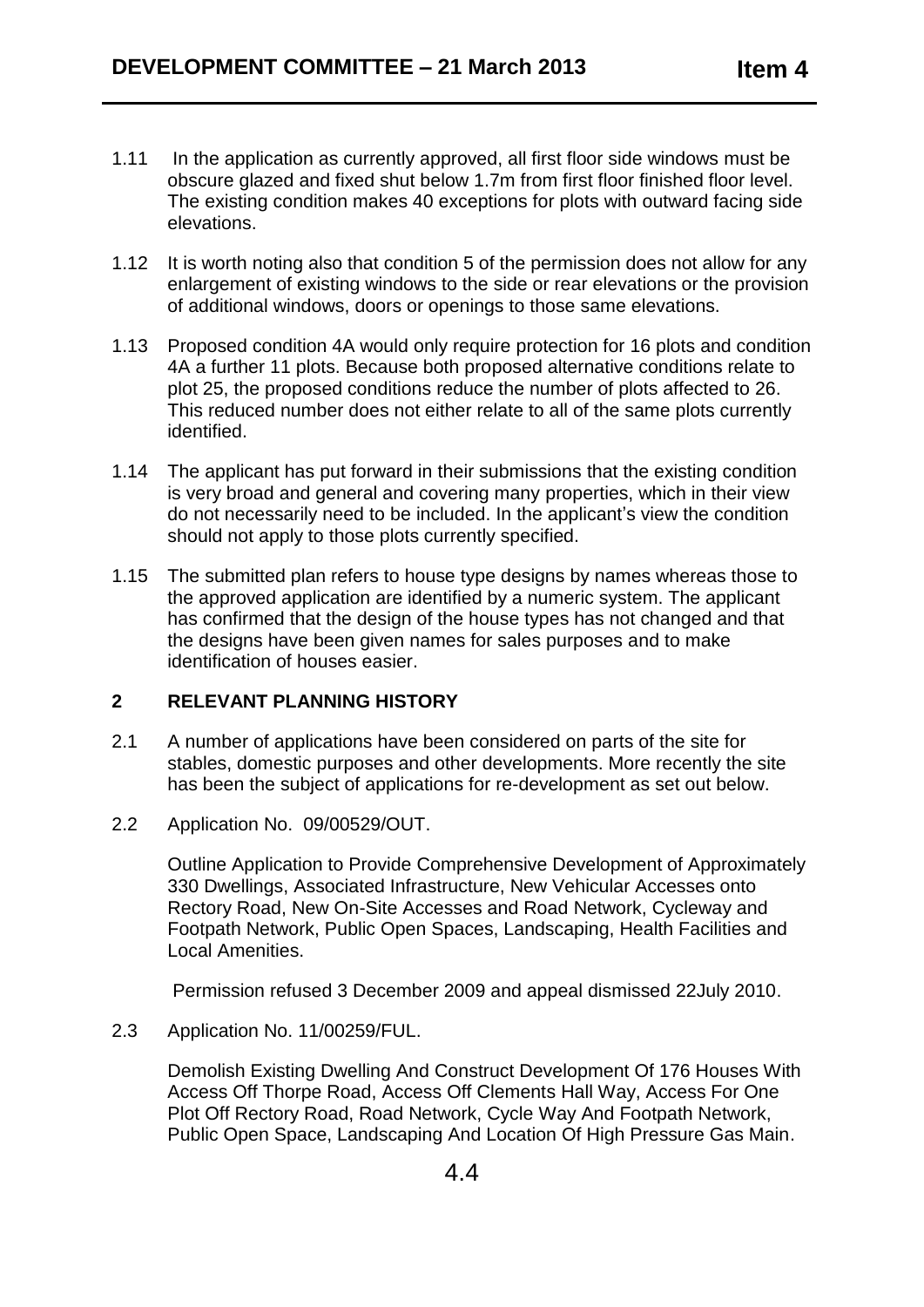Permission refused 10 January 2012. Appeal allowed 30 August 2012 subject to the following condition:-

Condition 6: Notwithstanding the provisions of Article 3, Schedule 2, Part 1, Class A of the Town and Country Planning (General Permitted Development) Order 1995 (including any Order revoking or re-enacting that Order, with or without modification) all first floor side windows shall be glazed in obscure glass and shall be of a design not capable of being opened below a height of 1.7m above first floor finished floor level and no alteration is to be made to that arrangement thereafter.

2.4 Application No. 12/00381/FUL

Demolish Existing Dwelling And Construct Development Of 176 Houses With Access Off Thorpe Road, Access Off Clements Hall Way, Access For One Plot Off Rectory Road, Road Network, Cycle Way And Footpath Network, Public Open Space, Landscaping And Location Of High Pressure Gas Main

Permission granted 17 December 2012.

This permission is now being implemented and to which the current application relates.

2.5 Application No.13/00109/FUL. Demolish existing dwelling and construct single storey pitched roofed part flat roofed sales building and car parking area.

Application pending consideration at the time of writing.

### **3 CONSULTATIONS AND REPRESENTATIONS**

#### **Hawkwell Parish Council**

3.1 Object to varying condition 4 where it relates to plots 57 and 65-70. These plots overlook "Twin Oaks" (Thorpe Road) house and garden and the condition should therefore remain in place.

### **4 MATERIAL PLANNING CONSIDERATIONS**

- 4.1 The proposed variation to condition 4 affects a single issue regarding the privacy between future occupiers of the development both within the layout and with occupiers to dwellings neighbouring the site. Part (viii) to Policy HP 6 to the saved Rochford District Replacement Local Plan (2006) requires consideration be given to overlooking and privacy.
- 4.2 Pages 69-75 to the Essex Design Guide (2005) provide further guidance with regard to the higher expectation residents can reasonably expect for privacy to the private garden side of the dwelling and the avoidance of overlooking between living room windows and also to private sitting out areas within at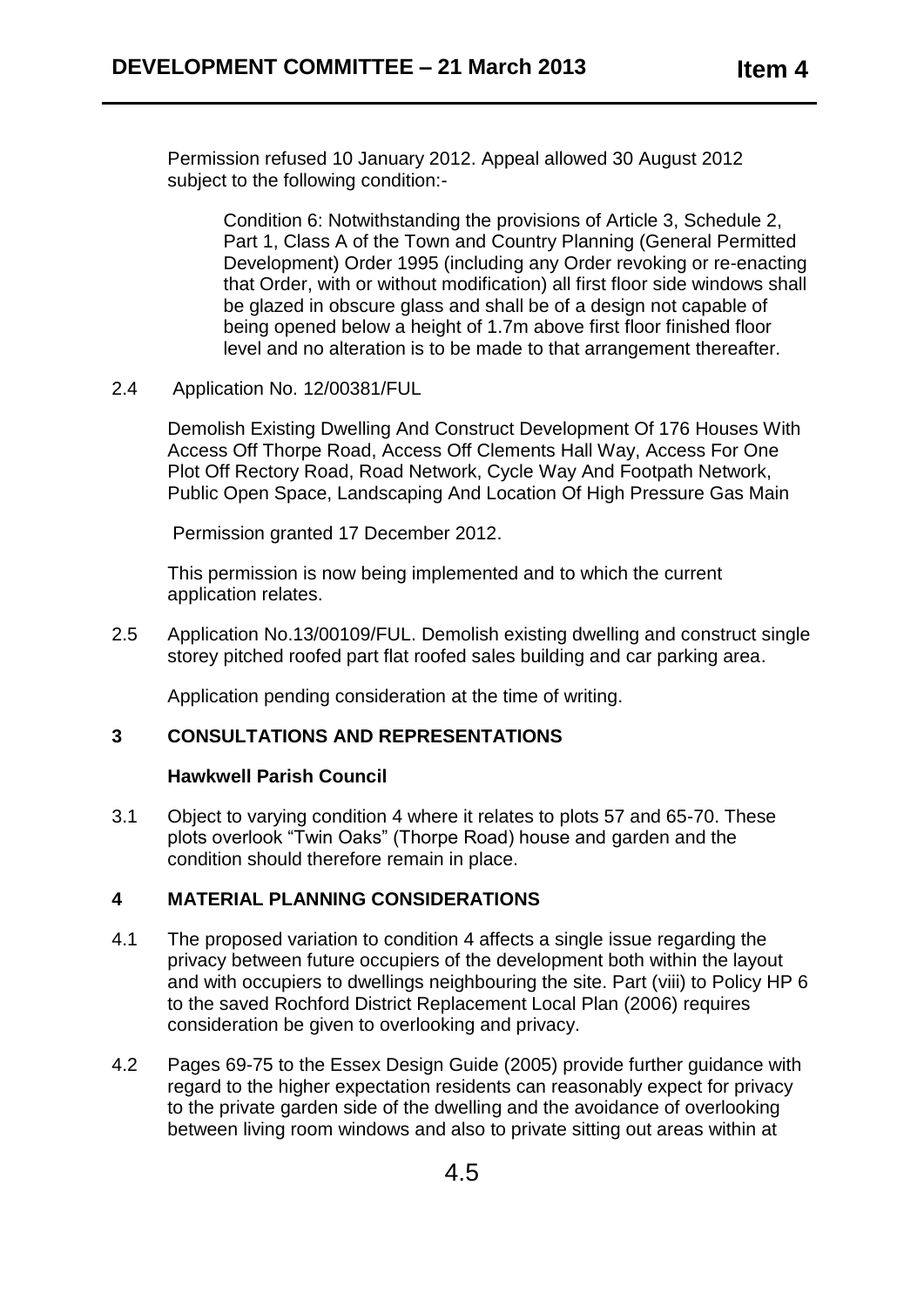least the first 3m from the rear walls of dwellings. Normally a distance between rear facing habitable rooms of a minimum of 25m may be acceptable in achieving privacy between rear facing windows. Where the backs of houses are at more than 30 degrees to each other this separation may be reduced to 15m from the nearest corner and reduce further in proportion to the increase in angle down to 1m from the plot boundary.

- 4.3 The existing condition 4 requires all first floor side windows to be obscure glazed and for night vents to open only above 1.7m from the internal finished floor level so that reasonable privacy is maintained between future occupiers. Existing condition 4 currently makes forty exceptions to plots with a design and orientation with a side elevation facing open space or the public realm. Apart from these exceptions, all other first floor side facing windows would be obscure glazed.
- 4.4 The applicant has drawn attention to the need to comply with building regulations, issues for future sales arising from the amount of obscure glazing to homes, and the need for natural surveillance of the public realm in design terms.
- 4.5 Proposed condition 4A merely repeats the same requirements as the existing condition but only to eleven plots. Proposed condition 4 is less precise and identifies sixteen plots, which the applicant considers face back gardens and those first floor windows to be obscure glazed and fixed shut below 1.7m from first floor finished floor level. The effect of allowing the proposed variation would be that all other plots, amounting to 150 houses, would have no requirement to obscure glaze the remaining side windows.

### **Analysis for Proposed Condition 4 (Red on Submitted Plan)**

Plot 8

4.6 The house approved to plot 8 features a first floor side window to a bathroom but which would overlook rear gardens to plots 20 and 21. Both the existing condition 4 and condition 4 proposed would meet the requirements to maintain privacy between future occupiers.

Plot 10

4.7 The house approved to plot 10 is of a design to which a rear projection features a first floor side facing bedroom window that would otherwise look directly across the rear elevation and immediate area behind the adjoining house to plot 11 and within a distance between the window and area of just 9m. Both the existing condition 4 and condition 4 proposed would meet the requirements to maintain privacy between future occupiers.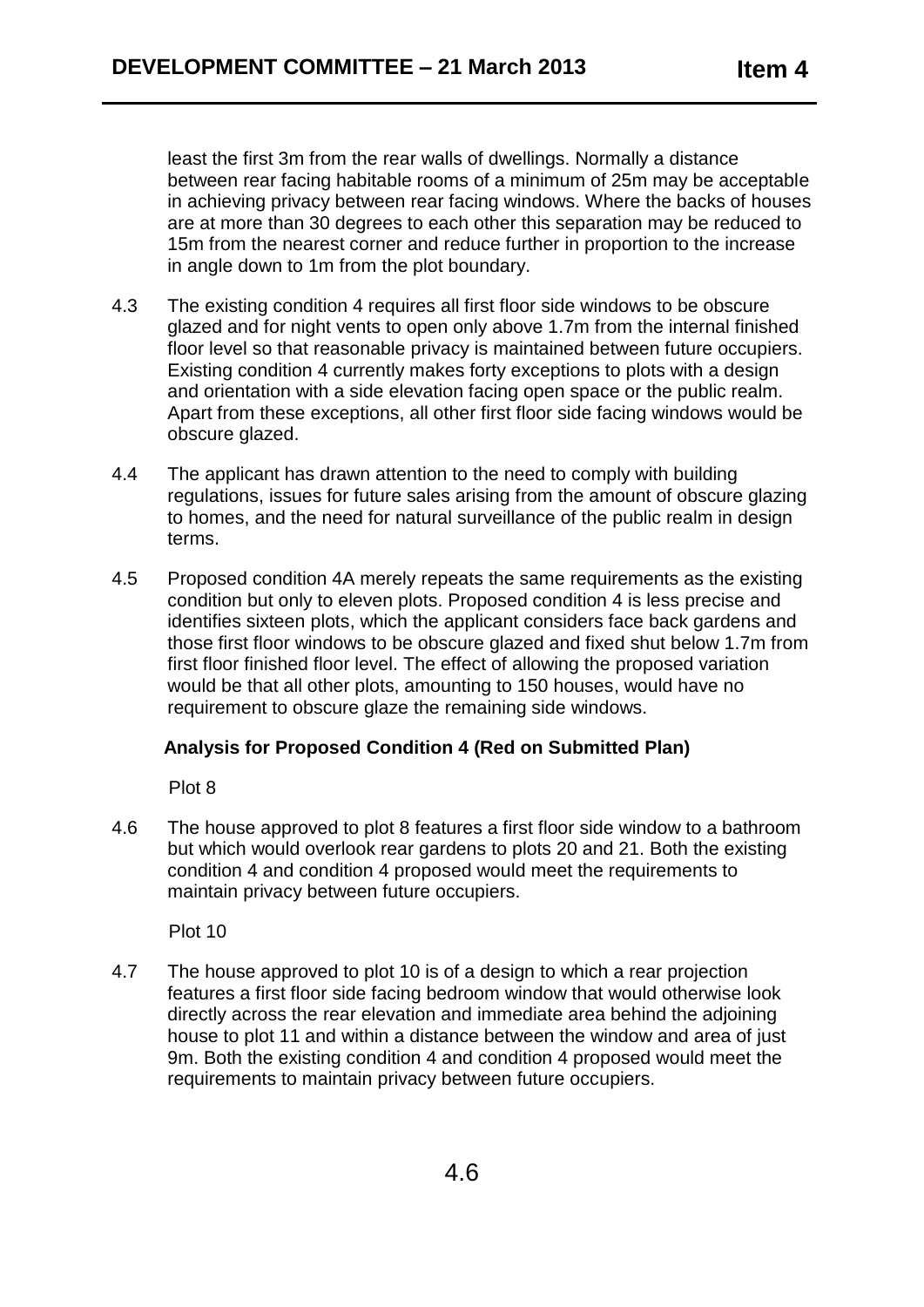4.8 The house approved to plot 12 is of the same design characteristics to plot 10 and also would closely overlook the area immediately behind the house to plot 11 within 9m. Both the existing condition 4 and condition 4 proposed would meet the requirements to maintain privacy between future occupiers.

Plot 19

- 4.9 The house approved to plot 19 is of a design without first floor windows to either side elevation. The rear elevation windows overlook the gardens to the houses approved to plots 10 and 11 but at a distance between windows of 24m between windows directly opposed and reducing down to 20m to the ground floor rear lounge window to plot 10. The existing condition 4 does not operate for the approved house to plot 19 because there are no side windows approved. Further side windows would require planning permission because of condition 5, which requires consideration of those changes.
- 4.10 The rear windows to plot 19 face back gardens relevant to the scope of proposed condition 4 but in an acceptable relationship and distance safeguarding reasonable privacy between occupiers. Instead, proposed condition 4 would appear to seek to obscure glaze those rear facing windows to the house to plot 19 unreasonably.

Plot 25

4.11 The situation for plot 25 is unusual in that the applicant envisages that both proposed conditions 4 and 4A are considered to apply. The house type to plot 25 is an end terraced unit without windows facing the adjoining gardens to plots 28 and 29. Existing condition 5 would bring future provision of first floor windows within control. There are no first floor side windows approved to which proposed condition 4 would apply

Plot 37

- 4.12 The house type to Plot 37 features a first floor toilet window in the side elevation facing the back gardens to the houses approved to plots 34 and 35 and over a distance of 15m. Both the existing condition 4 and proposed condition 4 would achieve the necessary obscure glazing of this window.
- 4.13 To the other side elevation is a landing window which would face the side elevation to the house approved to plot 38.This neighbouring house has no side windows at either ground or first floor level in that opposing elevation. Despite that, oblique views of the garden area to plot 38 would still be possible from this landing window unless obscure glazed. Proposed condition 4 would not require the obscure glazing of this window as it does not directly face the rear garden to plot 38. In this case the existing condition 4 would more adequately maintain privacy.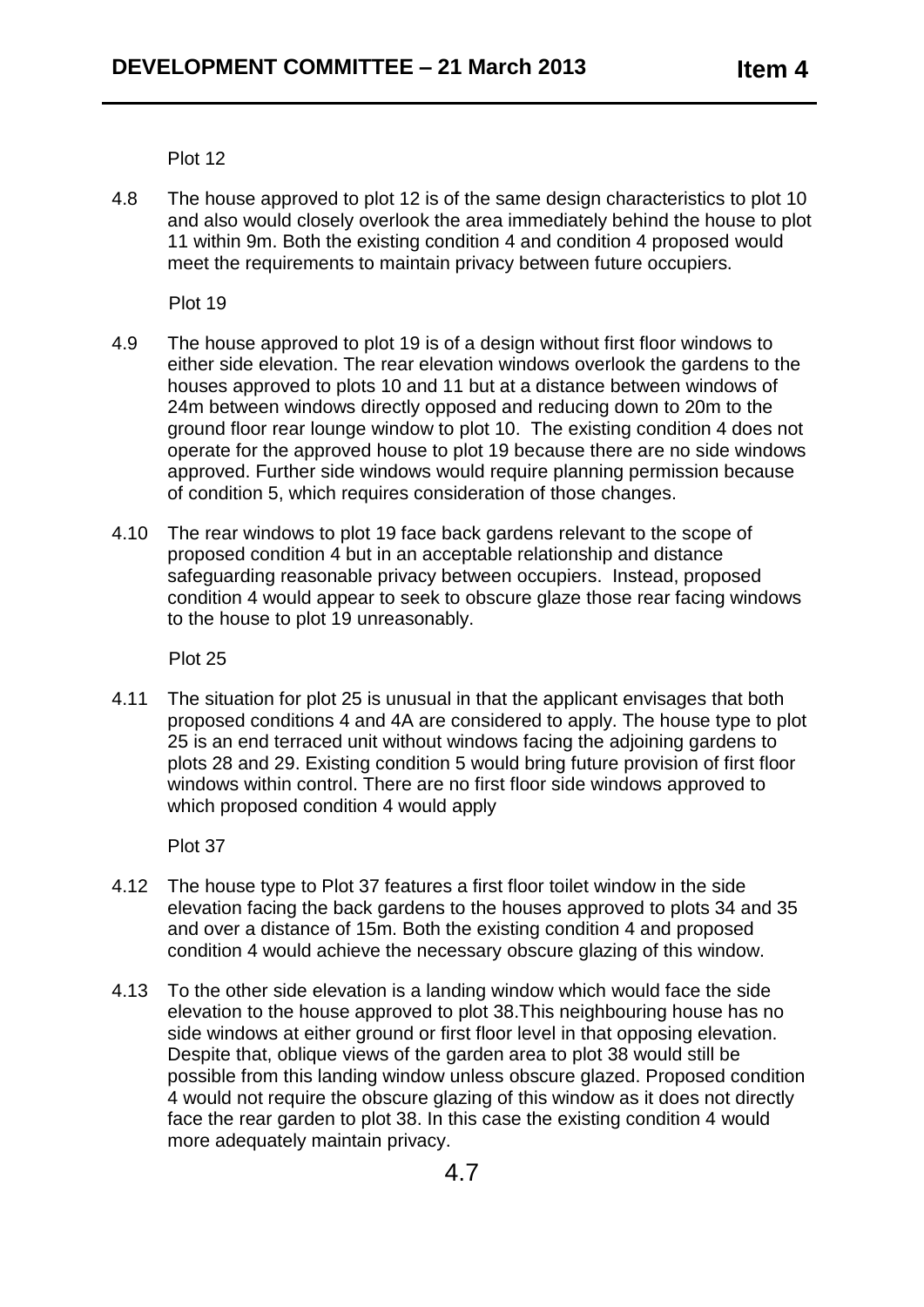4.14 The house type to plot 53 apart from directly facing the side elevation to the house to plot 52, which has no side windows would, however, directly view the opposing bedroom window to the projection to the house to plot 52 and the immediate area behind the rear elevation of that neighbouring house within a distance of 6m. To the opposite elevation the window would directly view the area immediately behind the house to plot 54 within 11m. The windows requiring obscure glazing are in side elevations facing those back gardens. Both the existing condition 4 and the proposed condition 4 would achieve the necessary privacy between occupiers.

Plot 57

4.15 The house type approved to plot 57 features a rear two storey rear projection with a window overlooking within 8m the immediate rear area of the house approved to plot 58. To the opposite side elevation a bedroom and landing window would overlook the side of the existing house neighbouring the site at "Twin Oaks" fronting Thorpe Road. A garage to the side of the house approved to Plot 57 gives a generous side space and possible oblique views to the rear garden and side of this neighbouring house. The scope of the existing condition 4 better achieves the privacy required as the windows might otherwise be argued not to face these back gardens to adjoining houses.

Plot 59

4.16 The house type to plot 59 also features a two storey rear projection firstly overlooking within 9m the area behind the house approved to plot 60. On the opposite elevation bedroom and landing windows would be offset in alignment but within 7m distance apart to a bathroom window to the side elevation of the house approved to plot 58. This latter relationship does not directly face the garden area of the houses involved. If the proposed condition 4 were approved, the windows between plots 58 and 59 would be allowed to be clear glazed without safeguarding privacy between these houses.

Plots 65 and 70

4.17 The houses approved to these plots do not feature any first floor side windows overlooking the gardens of adjoining plots. Condition 5 would require the submission of any future windows. The proposed Condition 4 would not therefore be applicable to these plots. The existing condition 4 is unaffected by this arrangement.

Plots 110 and 111

4.18 The house type to plots 110 and 111 feature two storey rear projections with bedroom and landing windows looking across each of these plots over a distance of 16m but to the respective areas behind both houses at a distance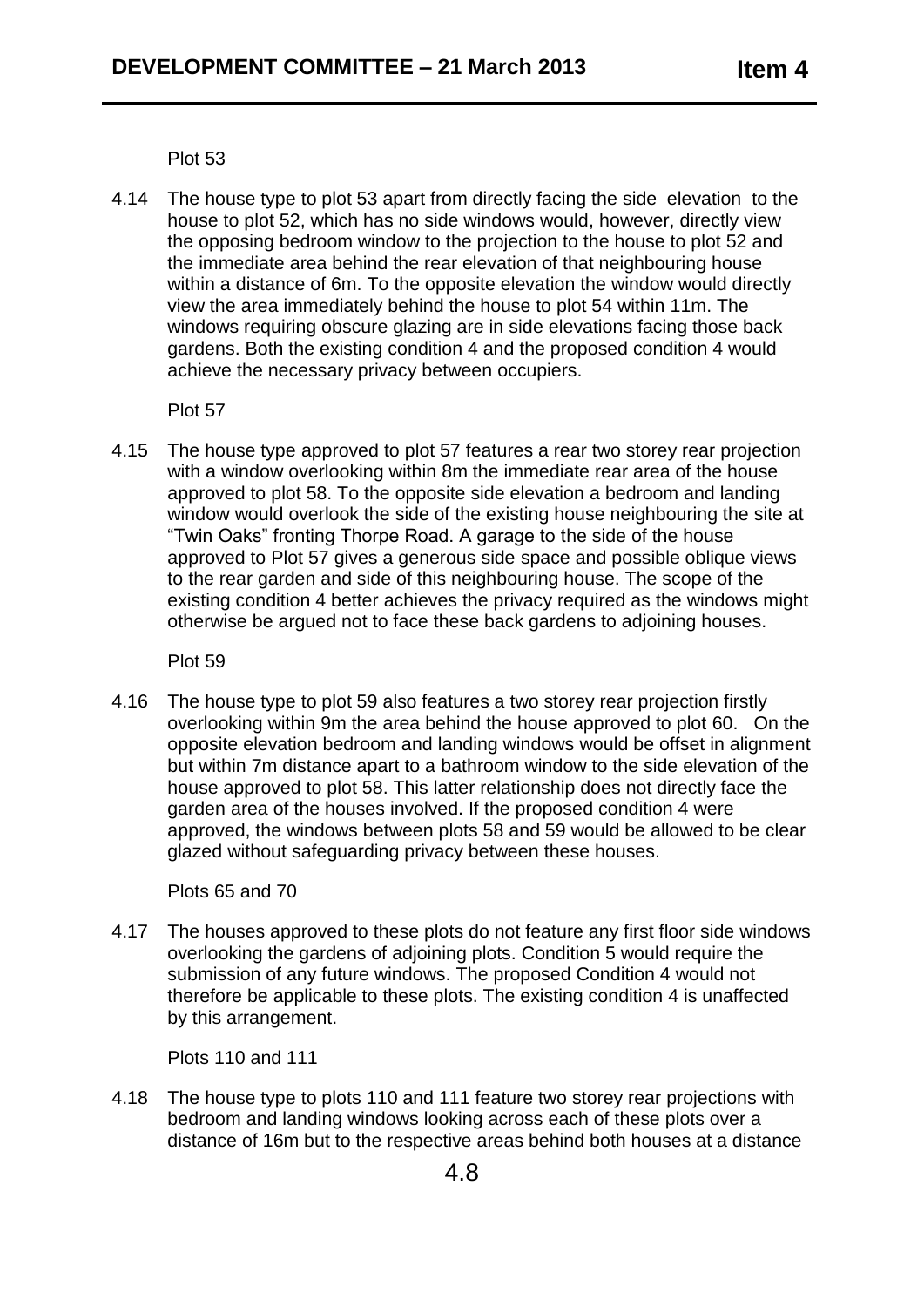of 10m. In this case proposed condition 4 would achieve the same privacy as the existing condition 4. However, the house to plot 109 has a first floor bathroom window only 6m from the opposite side bedroom window to plot 110. This window is required to be obscure glazed by the existing condition 4 but the side elevation to Plot 109 does not face a garden and would not fall within the scope of proposed condition 4. If allowed as proposed there would therefore be an increased loss of privacy between these houses.

Plots 114 and 115

4.19 The house type to plots 114 and 115 feature two storey rear projections with bedroom and landing windows looking across each of these plots over a distance of 17m but to the respective areas behind both houses at a distance of 10m. In this case proposed condition 4 would achieve the same privacy as the existing condition 4. No side windows feature to the side elevations of the houses approved to Plots 113 and 116 but the houses approved to plots 114 and 115 would both feature those side bedroom windows at first floor, which would be placed some 9m from the areas immediately behind plots 113 and 116 respectfully. The drafting of proposed condition 4 relies upon these windows being considered to face the back gardens of adjacent dwellings and in this case it could be argued that these windows face the neighbouring houses rather than the gardens. The existing condition 4 achieves the privacy required with much more clarity.

Plot 166

- 4.20 The house type approved to plot 166 also features the two storey rear projection with bedroom and landing windows viewing to within 10m the area to the rear elevation of the adjoining dwelling to plot 167.
- 4.21 To the opposite side elevation the approved design feature three bedroom windows 22m from the side elevation and side garden to the house approved to plot 171. That house type has a first floor side window to a bathroom. That plot does not feature in the proposed condition 4 and if allowed could otherwise be clear glazed. The arrangement to plot 171 also has a side garden immediately adjoining Plot 166 and there could be ambiguity that the scope and drafting of proposed condition 4 would not require these windows to be obscure glazed as they could be considered not to face the back garden to plot 171. Existing condition 4 is more precise and would clearly achieve the privacy between occupiers required.

## **Analysis for Proposed Condition 4A (Blue on Submitted Plan)**

4.22 Proposed condition 4A is essentially the same as existing condition 4 in that it requires all first floor side windows to be obscure glazed to the same limitations. The chief difference is that it would, if allowed, relate to far fewer plots.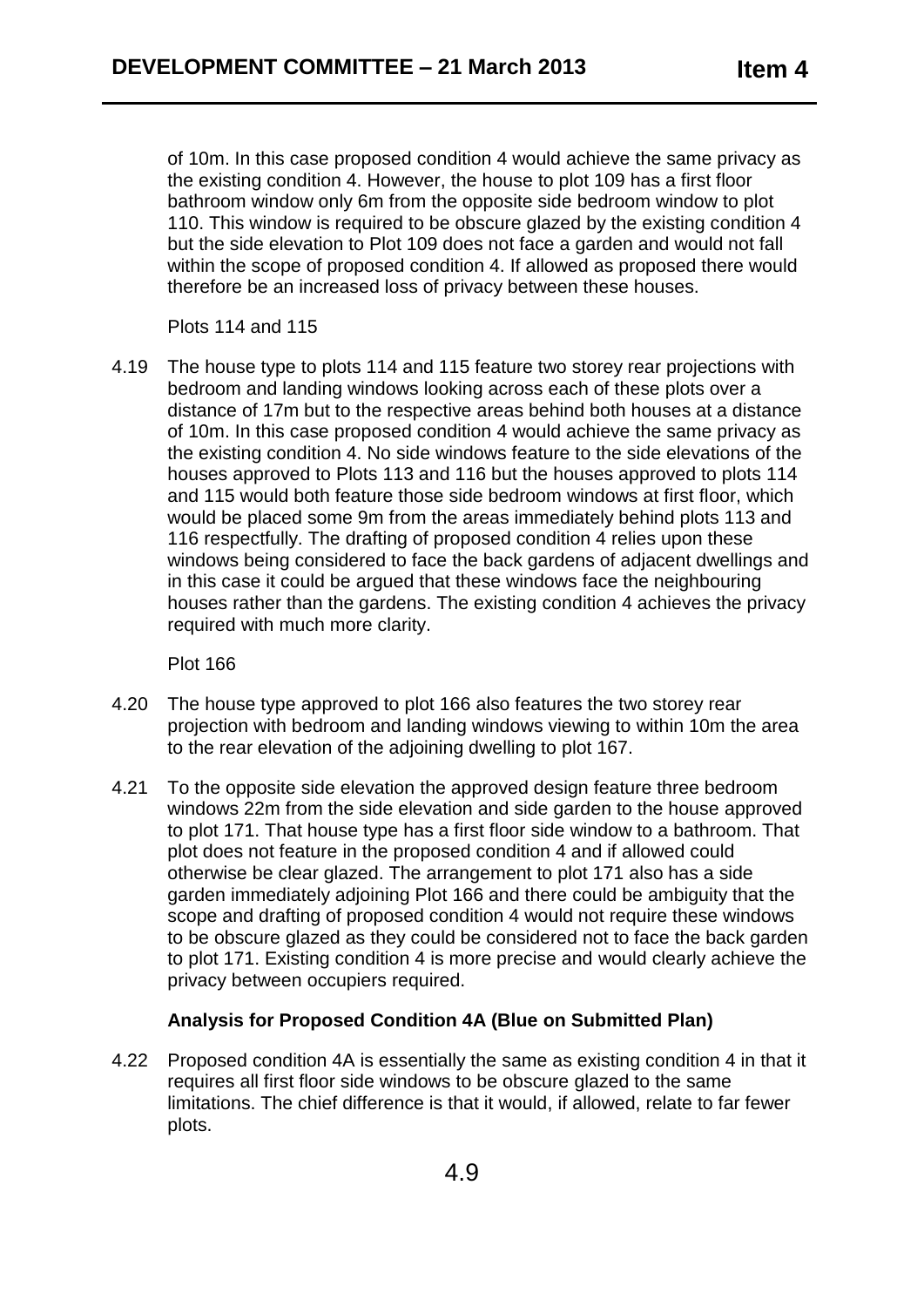4.23 The situation for plot 25 is unusual in that the applicant envisages that both proposed conditions 4 and 4A are considered to apply. The house type to plot 25 is an end terraced unit without windows facing the adjoining gardens to plots 28 and 29. Existing condition 5 would bring future provision of first floor windows within control. There are no first floor side windows approved to which proposed condition 4A would apply.

Plots 66 and 69

4.24 The house types approved to plots 66 and 69 feature a first floor side window to a bedroom that would be able to access oblique views of the rear garden area to the adjoining plots 67 and 68. The proposed condition 4A would achieve the privacy required the same as existing condition 4.

## Plots 67 ad 68

4.25 The house types approved to these plots do not feature any first floor side windows. Condition 5 would require the submission of any future windows. The proposed condition 4A would not therefore be applicable to these plots. The existing condition 4 is unaffected by this arrangement.

Plots 75 and 89

4.26 The house type approved for plots 75 and 89 feature outward facing first floor windows overlooking the open space within the centre of the development site. The two storey rear projection also includes a side window looking over the garage roof to the neighbouring plots but able to view within a distance of 13m the area immediately behind the houses approved to the adjoining plots 74 and 88 respectively. The proposed condition 4A would require the side windows to be obscure glazed to both side elevations, ignoring the desirability of clear glazing those outward looking windows, which otherwise would view across the open space and enhancing natural surveillance and the general quality of urban design. The existing condition 4 achieves the necessary privacy but would allow the outer facing windows to the side of plot 75 to be obscure glazed. The existing condition could be improved to allow this also for the dwelling to plot 89.

Plot 90

4.27 The house type to plot 90 features a side facing landing window a distance of 11.5m from the rear of the house approved to plot 89. A first floor bathroom window would face the front of the adjoining house approved to plot 91 in a skewed alignment over a distance of 6m-10m. The proposed condition 4A would achieve the necessary privacy to this adjoining dwelling but which would equally be achieved by existing condition 4.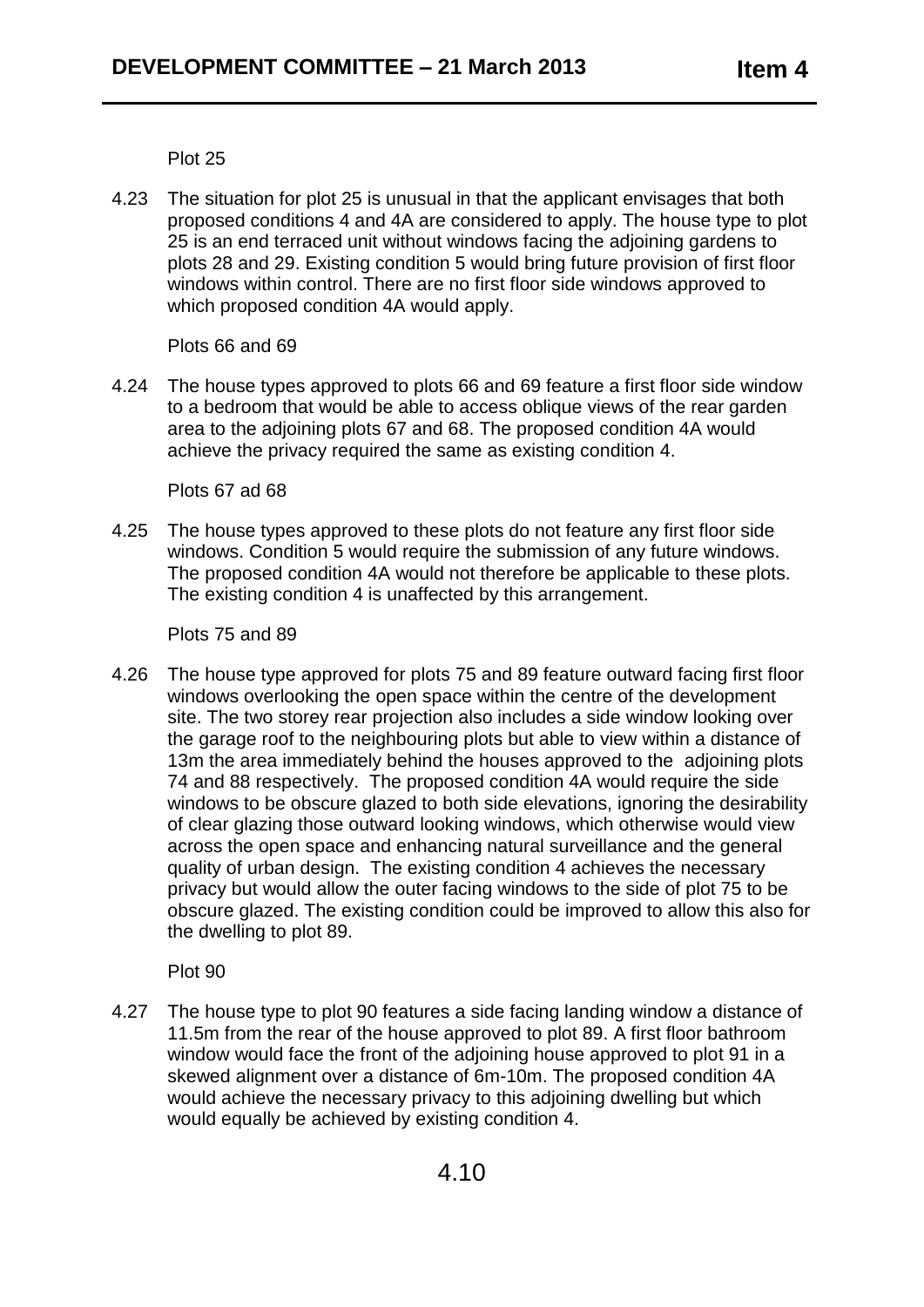4.28 The house type approved to plot 100 features first floor bedroom and bathroom windows to the side elevation that almost directly oppose the rear windows to the houses approved to plots 98 and 99 at acute angles over distances of between 15m-20m. Whilst proposed condition 4A would achieve the desired privacy, this is equally achieved by the existing condition 4.

Plot 105

4.29 The house type approved to this plot does not feature any first floor side windows. Condition 5 would require the submission of any future windows. The proposed condition 4A would not therefore be applicable to these plots. The existing condition 4 is unaffected by this arrangement.

Plot 174

4.30 The house type approved to plot 174 features first floor bedroom and bathroom windows to the side elevation directly opposite the rear windows to the house approved to plot 173 and over a distance of just 16.5m to the area immediately behind the house approved to this neighbouring plot. An oblique angle over a distance of 17m would give views to the immediate rear of the house approved to plot 160. Whilst proposed condition 4A would achieve the desired privacy, this is equally achieved by the existing condition 4.

## **5 CONCLUSION**

- 5.1 It is necessary that reasonable conditions of privacy are safeguarded for both future occupiers within the development and between those future occupiers and occupiers of existing dwellings neighbouring the site. In the previous appeal to application 11/00259/FUL and for a similar development, in allowing the appeal the inspector noted the discussion regarding conditions put forward by the Council and that included the removal of permitted development rights for flank openings to which the inspector concluded that approach was justified.
- 5.2 With regard to the proposed condition 4, there are a number of failings and a reduction in clarity that would, if approved, result in increased overlooking between dwellings and with dwellings neighbouring the site.
- 5.3 With regard to proposed condition 4A this condition merely duplicates the requirement to obscure glaze side windows already addressed in the existing condition 4 but which ignores the outer facing elevations on some plots addressed in the existing condition and would, if allowed, undermine some of the features to achieve natural surveillance of the public realm important to the quality of the development in design terms and the obscure glazing of some windows without good reason.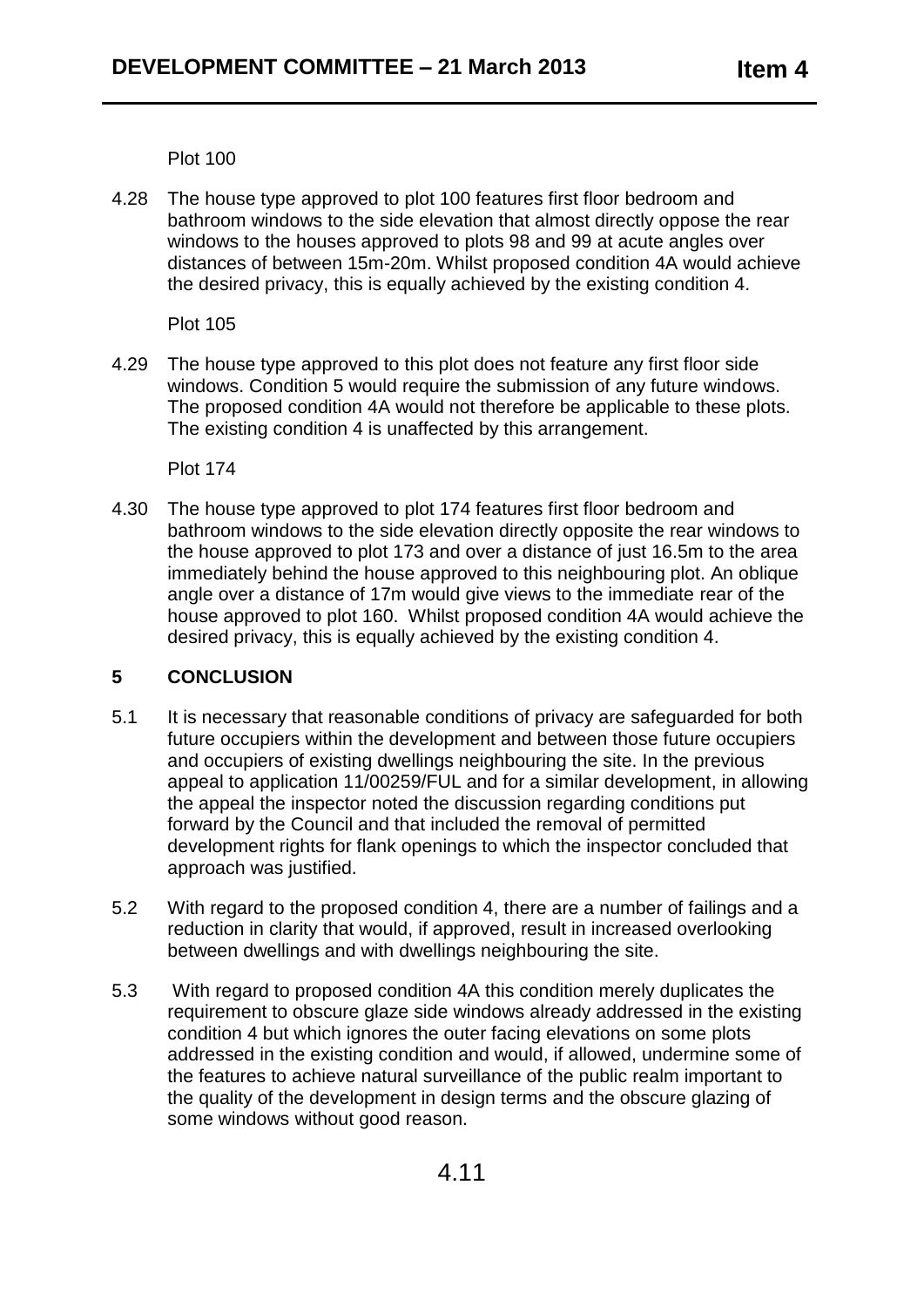- 5.4 The existing condition 4 is therefore most suitable to achieve the desired privacy but also provide a desirable overlooking of public areas important to the townscape of the development and general feeling of being safe.
- 5.5 The further examination of the application has revealed that the existing condition 4 can be improved by adding further plots with outward facing side elevations that can be exempted from obscure glazing. These additions are Plots 13, 44, 78, 86, 89, 91, 94, 98, 99, 106, 111, 129, 132, 136, 150, 163, 169, 173 and 176. The inclusion of these additional plots into a revised condition 4R would further enhance the appearance of the development in urban design terms and would go some way to overcoming the applicant's concerns at the amount of obscure glazing throughout the development. If approved, this revised condition would increase the number of plots with less restrictive obscure glazing requirements to 59 within the overall development of 176 dwellings.

## **6 RECOMMENDATION**

6.1 It is proposed that the Committee **RESOLVES** not to accept the proposed condition 4 and proposed condition 4A, but to instead **APPROVE A REVISED CONDITION 4R to include additional outward facing elevations to an increased number of plots as follows:-**

> **4R** Notwithstanding the provisions of Article 3, Schedule 2, Part 1, Class A of the Town and Country Planning (General Permitted Development) Order 1995 (including any Order revoking or re-enacting that Order, with or without modification) all first floor side windows shall be glazed in obscure glass and shall be of a design not capable of being opened below a height of 1.7m above first floor finished floor level and no alteration is to be made to that arrangements thereafter. The exception shall be windows to the outward facing elevations of dwellings not facing the elevations of neighbouring housing to plots 1, 10, 12, 13, 14, 16, 17, 23, 29, 30, 36, 43,44, 46, 47, 52, 54, 60, 61, 62, 73, 75, 77, 78, 81, 86, 89, 91, 94, 98, 99, 102, 103, 104, 106, 107, 111, 112, 117, 121, 128, 129, 132, 136, 150, 153, 155, 159, 160, 161, 163, 165, 168, 169, 172, 173, 175 and 176, which can be clear glazed.

Shaw curton

Shaun Scrutton

Head of Planning and Transportation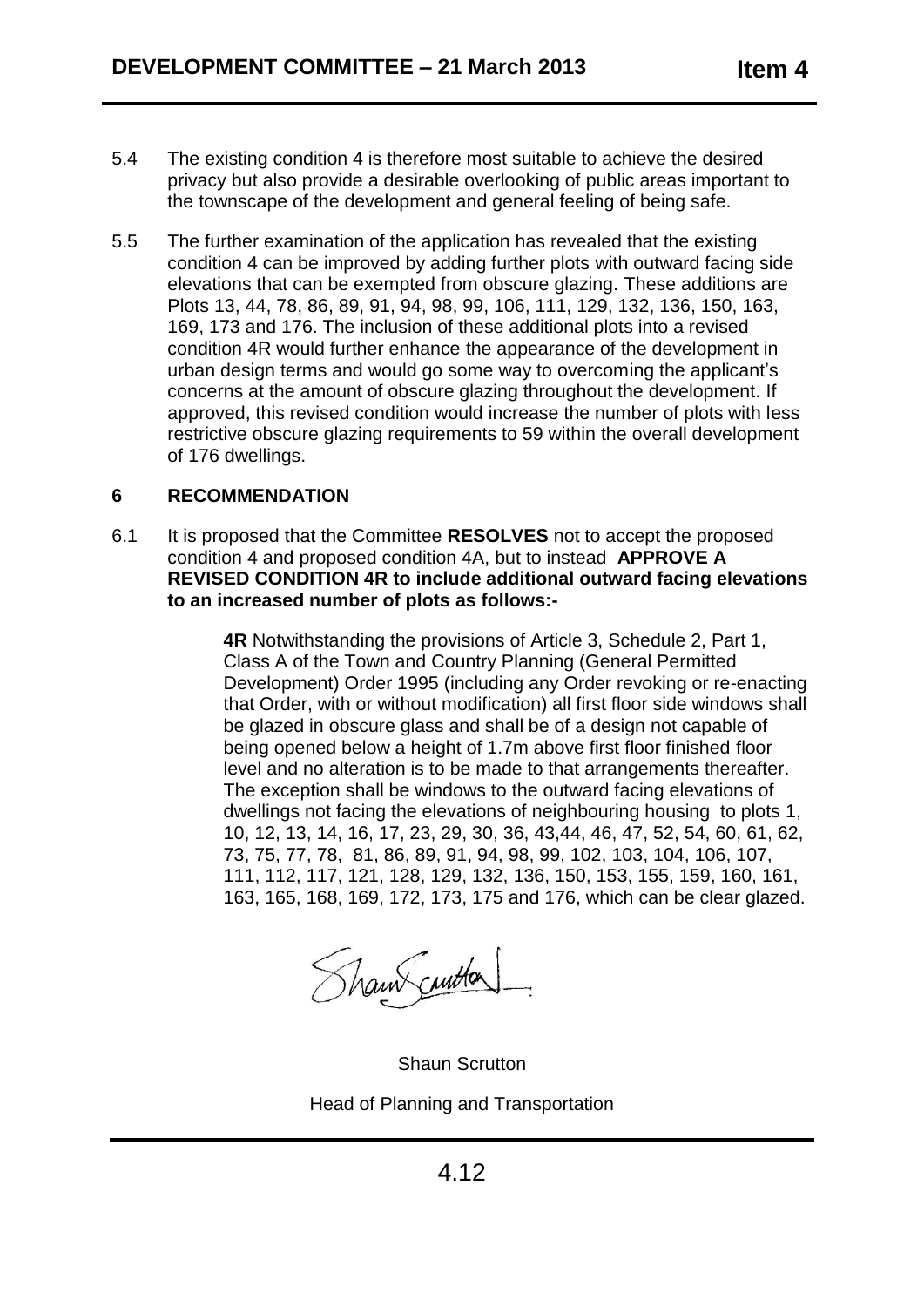## **Relevant Development Plan Policies and Proposals**

Rochford District Council Local Development Framework Core Strategy Submission Document (September 2009)

Policy CP1

Rochford District Replacement Local Plan (2006) as saved by Direction of the Secretary of State for Communities and Local Government and dated 5th June 2009 in exercise of the power conferred by paragraph 1(3) of schedule 8 to the Planning and Compulsory Purchase Act 2004.

Policy HP6

Rochford District Council Supplementary Planning Document 2 Housing Design January 2007

Essex Design Guide October 2005

For further information please contact Mike Stranks on:-

Phone: (01702) 318092 Email: mike.stranks@rochford.gov.uk

If you would like this report in large print, Braille or another language please contact 01702 318111.